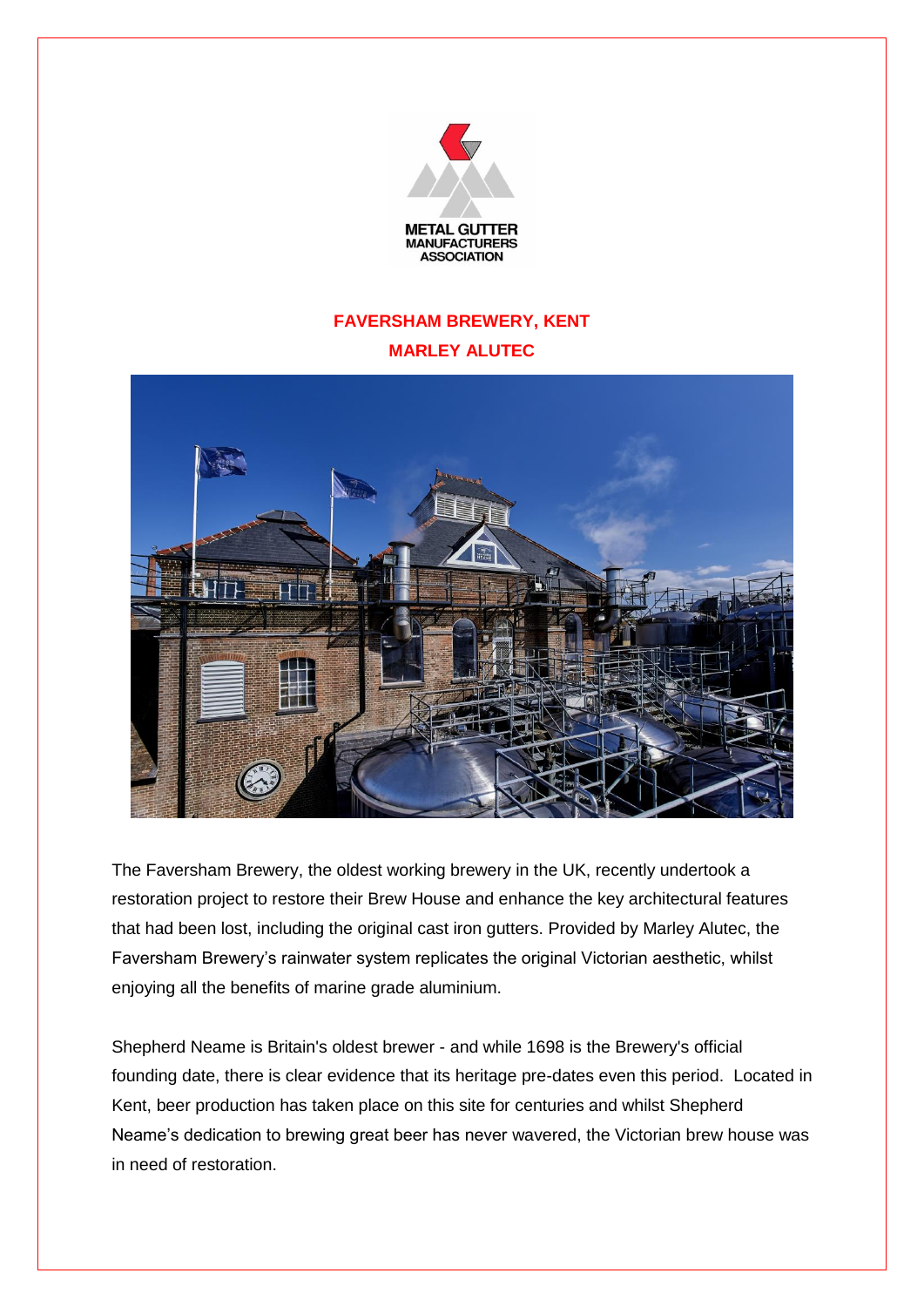During this time, the building had lost some of its key features - including the original cast iron gutters, which had been replaced with modern non-characteristic guttering. Reestablishing the heritage characteristics of the building was important to the history of the brewery and Jonathan Arthur, senior surveyor for the Brewery, felt strongly that a complete restoration was required.



Jonathan commented: "After looking at several products, we approached Marley Alutec to help specify and design a suitable aluminium rainwater system for the restoration. The highquality range of products on offer and the benefits of using a marine grade aluminium system immediately impressed us."

Alutec area sales manager, Simon Lepine advised on the project and recommended Moulded Ogee from the Traditional range. Manufactured to original British Standard cast iron dimensions, this traditional style bolted selection of guttering is powder coated to mimic the appearance of cast iron gutters whilst being significantly lighter and easier to install.

In addition to the ease of installation, there is little to no maintenance across the lifespan of the product. It does not require painting and needs minimal cleaning, giving the product a low lifetime cost.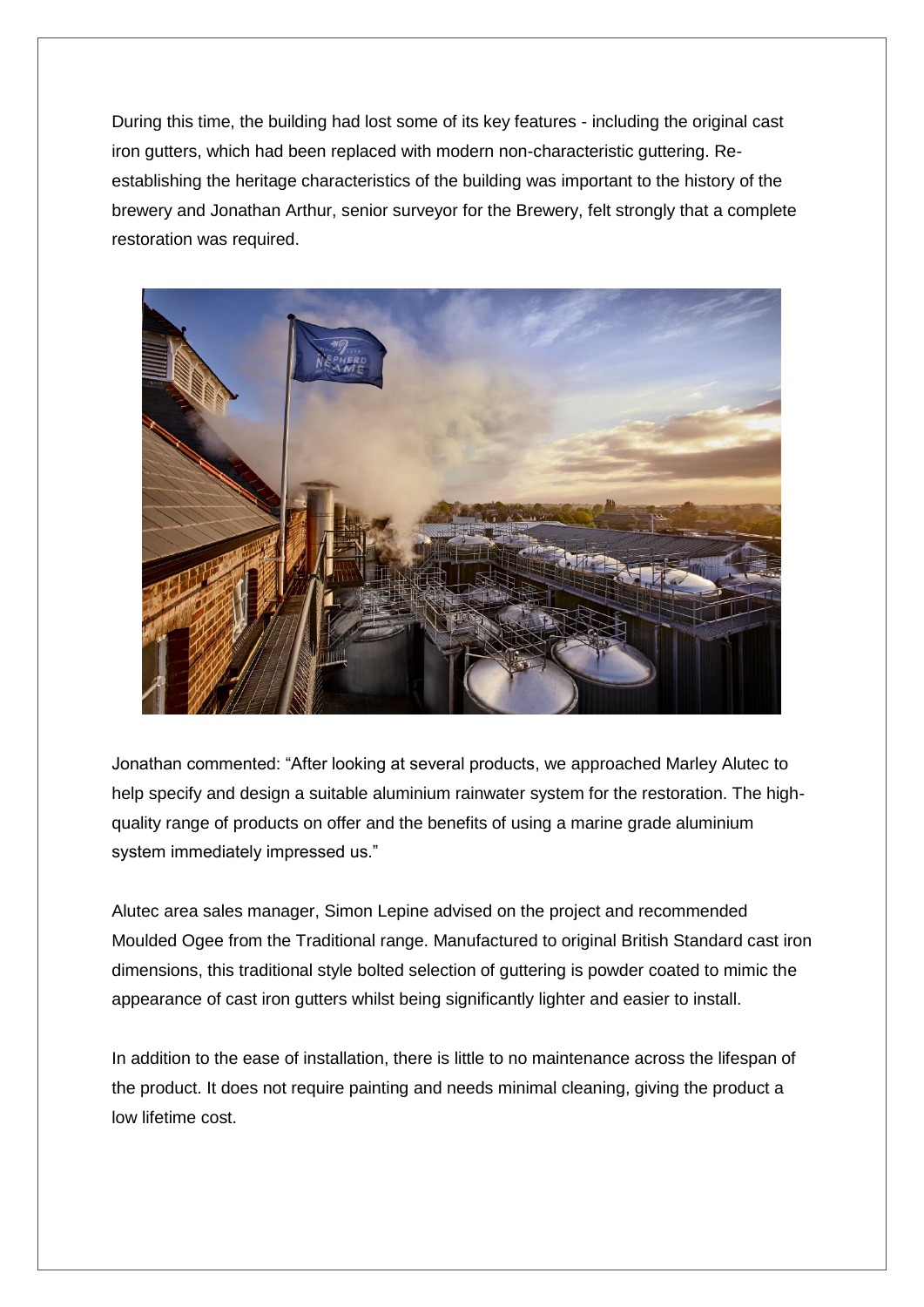The project was also ideal for Marley Alutec's new 102 Tudor Downpipe, so much so that planned production was brought forward to accommodate requirements.

SG Refurbishment was contracted to complete the installation; the first contractor to work with the 102 Tudor Downpipe. The Alutec team was also on-hand to help address any installation queries.

"From quote to final product, Marley Alutec was readily available and bent over backwards to help out," said Gary Gillett, company director for SG Refurbishment. "Simon Lepine came to site a number of times, and any issues or queries we had were resolved quickly. The team also kept us fully up to date, with lead times and delivery schedules.

"The installation process was an absolute pleasure – everything arrived as ordered, and the systems were very quick and easy to install."

Jonathan Arthur oversaw the installation and worked closely with Simon and Gary during this time. During the restoration – which also included the replacement of the roof, heritage joinery, stone and brickwork restoration, decorating and the complete refurbishment of the Brew Houses original Mash Tuns 1A and 1B - the brewery remained operational and open for tours and events. This meant ensuring the safety and protection of brewers, visitors and office staff.

Marley Alutec and SG Refurbishment complied with the required safety standards, protecting occupants of the building during the extensive refurbishment and allowed the brewery to continue its large-scale operations.